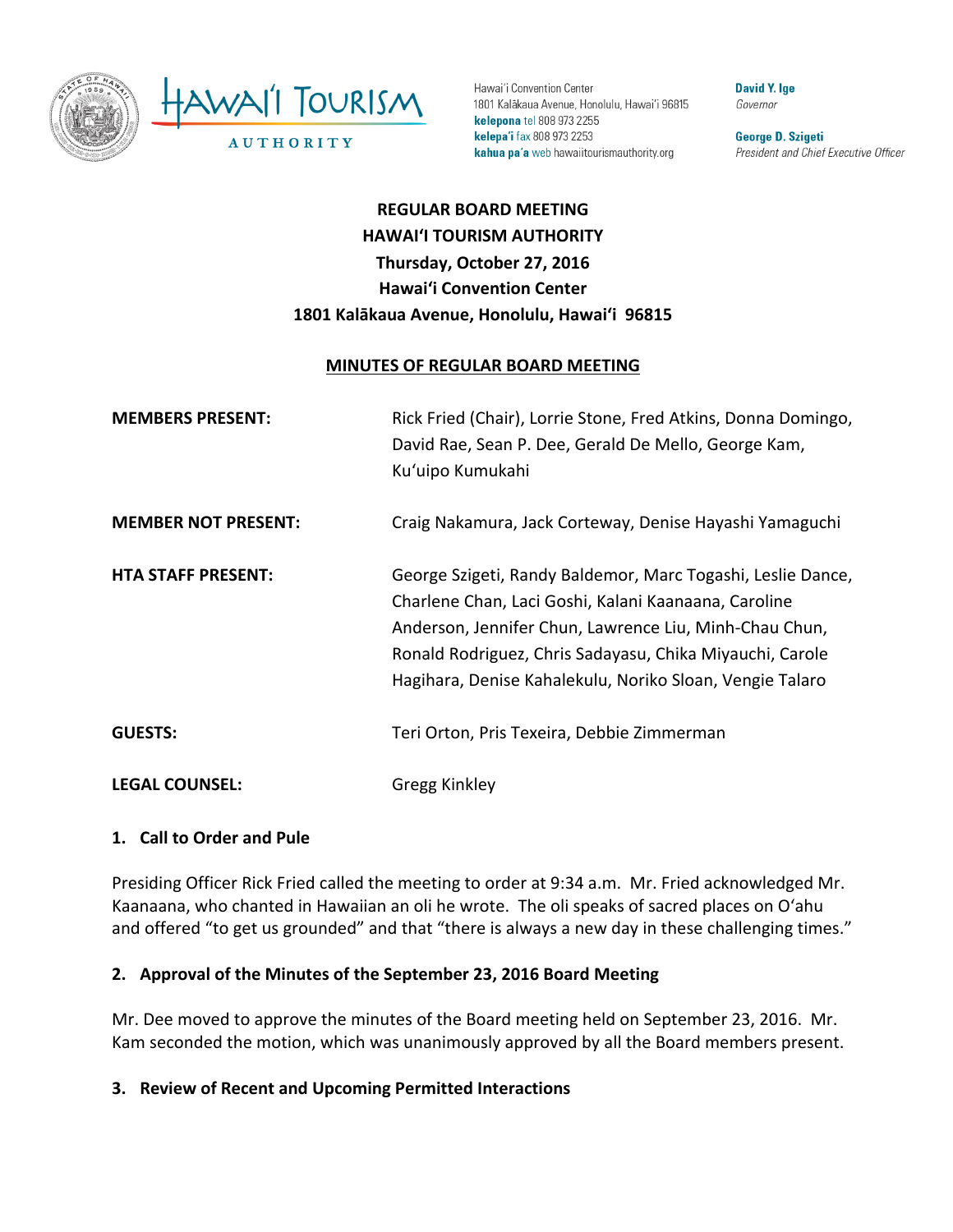There was no report of any permitted interaction by a Board member.

# 4. Report of the CEO Relating to HTA's Programs

Mr. Szigeti referred to the Report of the CEO included in a board packet previously distributed to the Board. In addition to the items already discussed in the Report, Mr. Szigeti discussed various "key talking points." He thanked the Board for their support during the "first 16 months" and noted that visitor arrivals and expenditures in September "were outstanding." He also acknowledged the support provided by HTA's "partners."

In regards to the Tourism Conference, Mr. Szigeti stated that the "response was outstanding" and we are receiving compliments from out of state attendees. He especially noted a remark made by Rick Blangiardi, Hawai'i News Now general manager, that the Conference was a "remarkable event." We are "building now for next year."

Mr. Szigeti reported on the various roundtable discussion meetings he attended to discuss tourism issues, including meetings with local stakeholders to discuss the homeless issue. He also attended the IMEX trade show at Las Vegas. He explained it was an "eye opener" to "see how many people were competing against Hawai'i" at the trade show.

He reported Hawai'i was provided an award for being the "Best Destination of the Year" by Travel Weekly Asia. HTA will also be given the "organization of the year" award by the Cancer Society of Hawai'i. He also reported that Hawai'i would once again be the location for the Fed Cup in February 2017. He expressed appreciation to Rick Fried for his assistance in "opening the door" for the event being held in Hawai'i.

Mr. Baldemor recognized the support provided by staff and industry partners for the Big Bang concert. Big Bang is a Korean singing group and approximately 5,000 visitors attended its concert.

# **5. Discussion Regarding the 2016 Hawai'i Tourism Conference**

Mr. Fried acknowledged Ms. Dance, who initiated a discussion on the 2016 Hawai'i Tourism Conference. Ms. Dance stated that the title of the Conference was "Transforming Tourism Together" and HTA "delivered" on the title. The objective of the Conference was to "create a more vital globally, relevant and innovative conference for all stakeholders." The Conference provided more interactive sessions, networking opportunities, and a focus on global topics. Although a large majority of the attendees were from Hawai'i, there was a significant increase in attendees from China, Hong Kong, Other Asia, and Korea. A majority of the evaluators noted that the Conference was "excellent." The Aloha Lunch and culinary panel discussion were the most attended.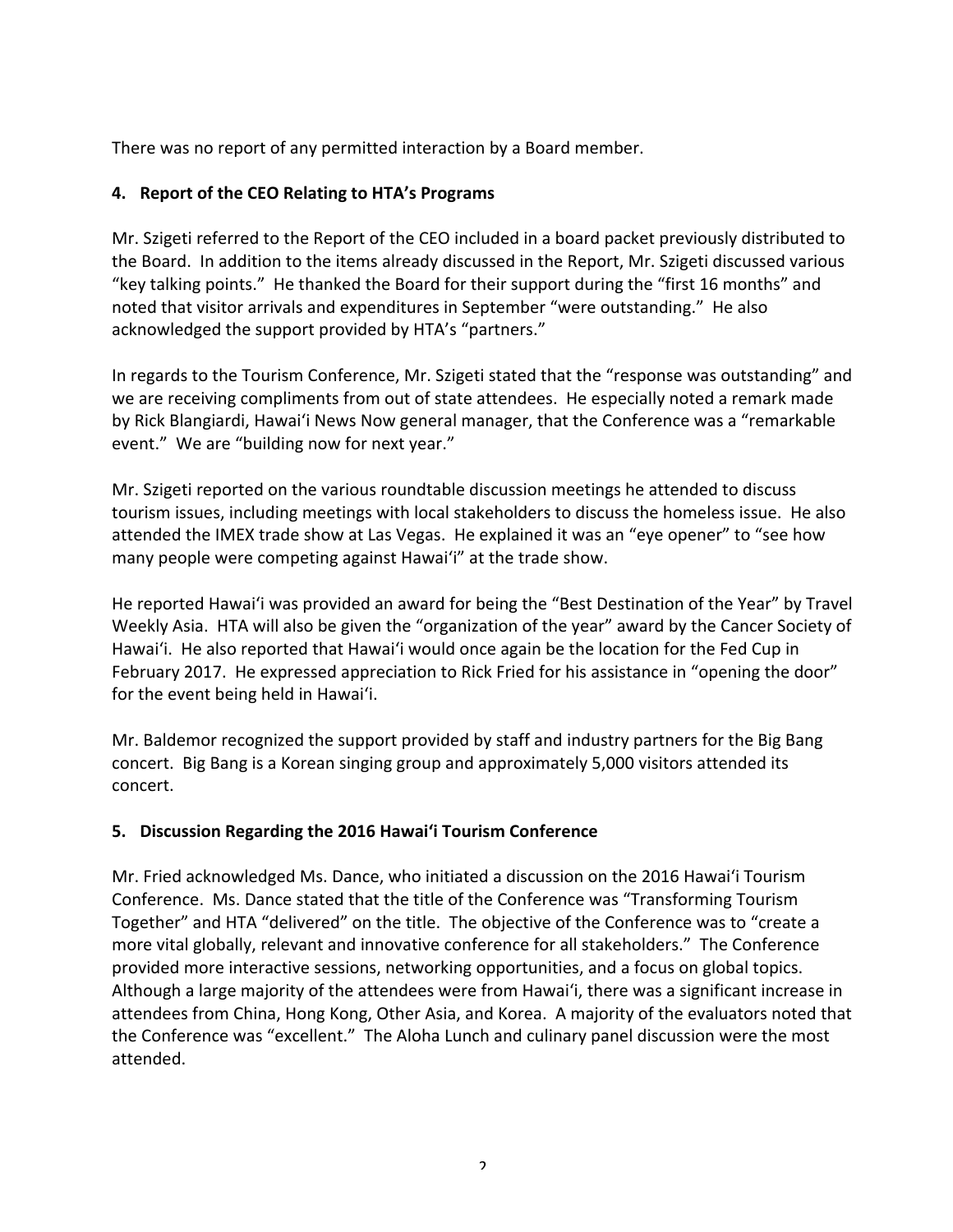Ms. Dance continued her presentation with videos of Hawai'i's culinary products, festivals and events, and cultural products. Mr. Rae stated the videos are "great" and asked how the videos were being distributed. Ms. Dance responded that the videos are being distributed through YouTube and to "stakeholders." Mr. Rae stated the videos are "very powerful" and suggested it should also be distributed to the Legislature.

Mr. Atkins stated that the presenters were "excellent." There "was a lot of depth in the topics." Mr. DeMello "came away" from the Conference with an understanding that "educational tourism" has a lot of "potential." During a conversation with a high school principal, he understood that the effort in "securing international students" has "fallen off." He further stated, "Hawaii's share of the edu-tourism market has fallen off. He asked "why" and "what is HTA's long term view of increasing edu-tourism for Hawaii?"

Mr. Dee expressed "congratulations" on a "good Conference." He received positive feedback from his contacts. He asked "what areas needs improvement?" Ms. Dance responded that there was "no need for facilitators" and there should be no presentations during lunch when attendees were networking. Mr. Baldemor added the following "lessons learned": five days to present the Conference was too long; there should be better utilization of the "Expo"; the registration process could be improved; additional sponsorship opportunities should be pursued; the Conference should be "more global"; and, the number of speakers should be "expanded." He emphasized that the Conference was a "magnet" to bring decision-makers and stakeholders to visit and learn what Hawai'i has to offer. It also created an opportunity to highlight all the Hawaiian Islands.

Mr. Szigeti added we should continue to emphasize the significance of the Hawaiian culture. He was pleased with the quality of the "student debates." Although the food and wine track went well, we also need to emphasize the food and wine being offered at the hotel restaurants. Mr. Baldemor also added that the "airline" presentations were well attended by airline decisionmakers, who got to learn the significance of Hawai'i as a destination. The "feel of the Conference" was different and replicated what makes Hawai'i special.

Mr. Dee observed a lot of people "collaborated well" to "show off the convention center." He inquired as to the Conference's economic impact, especially with the attendees' longer length of stay.

Mr. Rae asked whether the discussion on Hawaiian culture being "not for sale" could be further stimulated via an open forum with the community. Mr. Atkins noted such a discussion was conducted at the Conference. Mr. Baldemor added that the Conference was not a "canned Conference" and "was meant to be provocative." Mr. Szigeti stated the issue is "finding the balance" between the desires and expectations of the visitors versus the impact on the community.

### **6. Presentation and Discussion of Market Insights and Current Market Conditions**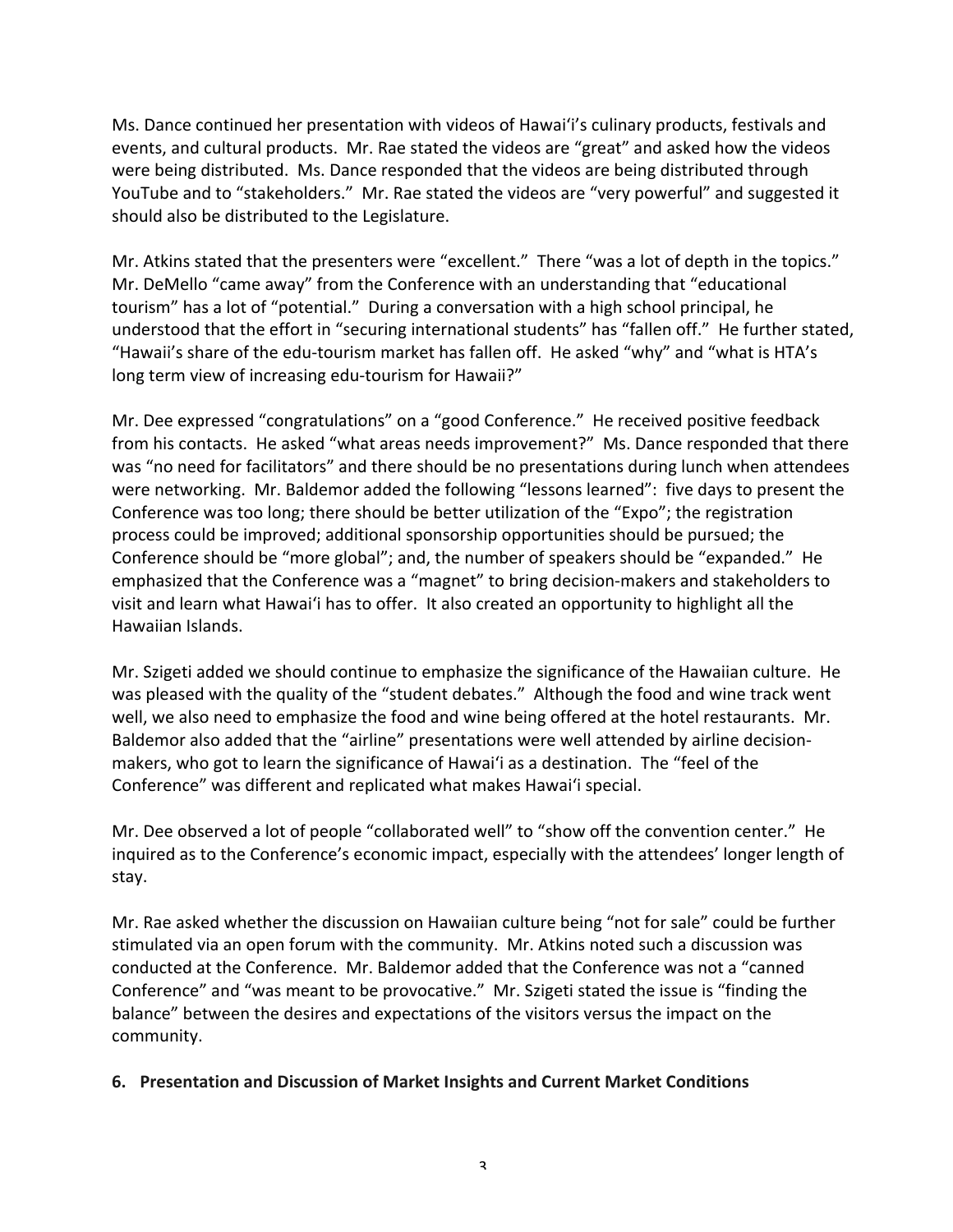Mr. Fried acknowledged Ms. Chun, who referred to the research reports previously distributed to the Board members entitled "Market Insights-September 2016." The monthly research reports provide current data on the most recent key performance indicators HTA uses to measure success and help to gauge if HTA is successfully attaining its goals. She reported that through the first nine months of 2016, total visitor arrivals and expenditures exceeded the same period last year by 2.6% and 3.7%, respectively. It was a "positive September."

## **7. Presentation and Discussion and Approval of HTA's Financial Reports**

Mr. Togashi presented for Board approval the HTA's financial statements as of August 31, 2016. He reported that following the close of the 2016 fiscal year, there was "not much activity last month."

Mr. Dee inquired whether the Board would be able to get more information on "where we are in the budget" at this time. It is more of a "process question."

Ms. Kumukahi made a motion to approve the HTA's financial statements as of August 31, 2016. Ms. Domingo seconded the motion, which was unanimously approved by all the Board members present.

# 8. Presentation by AEG Regarding an Update of Hawai'i Convention Center Recent Activities

Mr. Fried acknowledged Ms. Orton, who provided a PowerPoint presentation of the Hawai'i Convention Center activities in September. She discussed the "financials" for September. After noting September's occupancy percentage, gross revenues, gross expenses, and net income, she reported that a reforecast of 2016 after nine months of actual results would cause the convention center to achieve a \$14,000 profit at year's end. This is in comparison to a \$2.3 million loss originally budgeted for 2016. Ms. Orton also reported that the net income for food and beverage in September was \$4.9 million representing a 49% "flow through." In September, the return on investment was \$23.38 to the State for every dollar spent by the convention center.

In regards to a convention center sales update for September, Ms. Orton reported 10,800 room nights were closed as a result of booking the Conference on Computer Vision & Pattern Recognition. This booking may have been due to the relocation of the Conference from Puerto Rico and the fear of the Zika virus. On a year to date basis, AEG has achieved 46% of its 225,000 room night goal for the year. Ms. Orton stated she is "confident" AEG will achieve its year-end goal. She reported the booking of three new sporting tournaments in 2017 were closed or anticipated to be closed in November. The tournaments consisted of one high school volleyball and two high school basketball tournaments. Ms. Orton also reported she attended the S.P.O.R.T.S. Relationship Conference and that Hawai'i is "looked at as being a stepping stone for reaching the Asia market." She provided staffing updates for sales positions.

Finally, Ms. Orton reported on the blessings for the following three new art exhibits at the convention center: Ma Kai to the Sea, Mele Mei, and Aha' 'ula. She stated it was a "fantastic